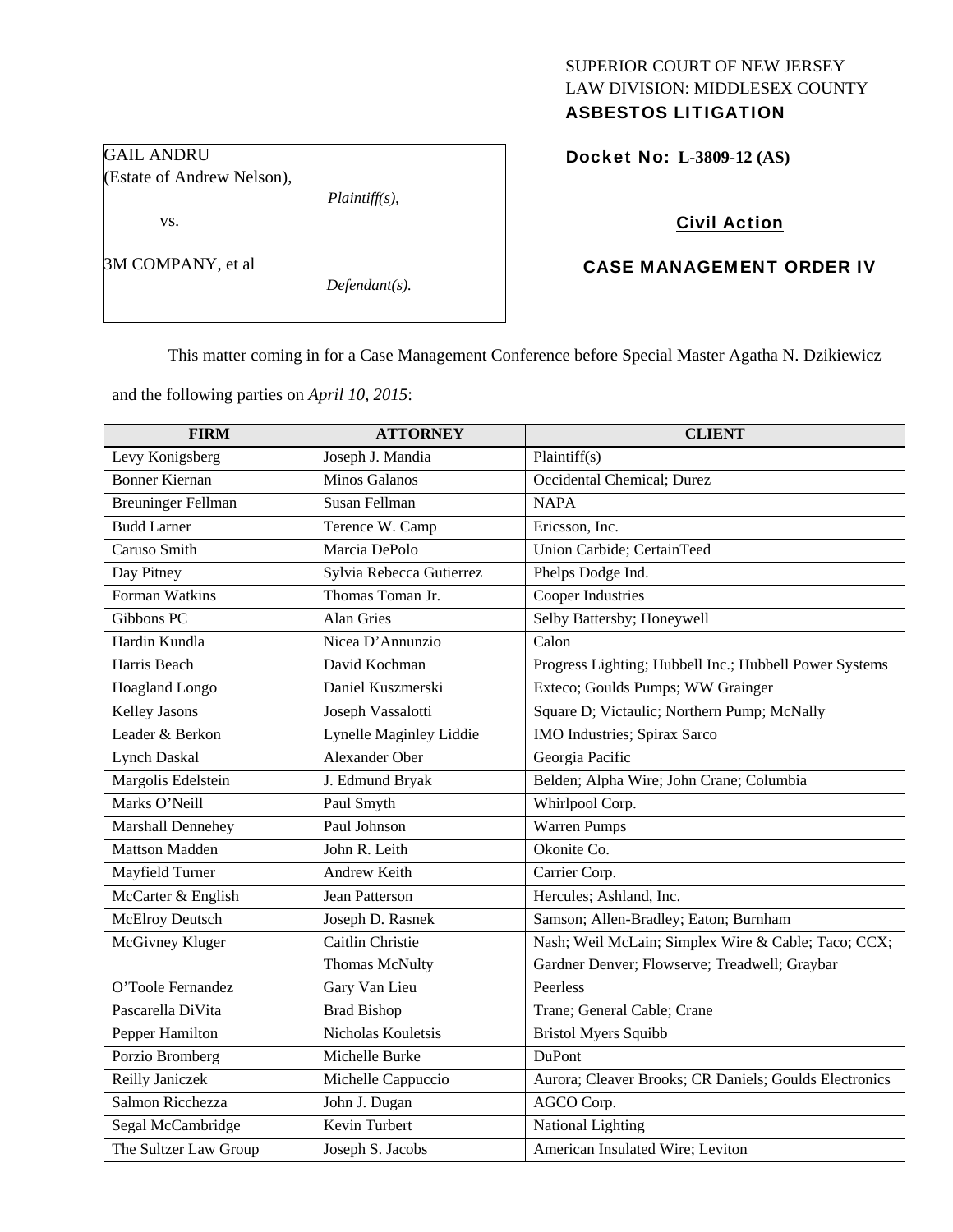| Tierney Law Office  | Kevin Buttery          | <b>Beacon Electronics</b> |
|---------------------|------------------------|---------------------------|
| <b>Vasios Kelly</b> | Thomas J. Kelly Jr.    | Bird                      |
| Wilbraham Lawler    | Elizabeth deBerardinis | Buffalo Pumps; Siemens    |

IT IS on this  $10^{th}$  day of **April, 2015** *effective from the conference date;* 

ORDERED as follows:

Counsel receiving this Order through computerized electronic medium (E-Mail) shall be deemed by the court to have received a copy of the filed original court document. Any document served pursuant to this Order shall be deemed to be served by mail pursuant to *R*.1:5-2.

#### **DISCOVERY**

August 31, 2015 Fact discovery, including depositions, shall be completed by this date. Plaintiff's counsel shall contact the Special Master within one week of this deadline if all fact discovery is not completed.

#### September 30, 2015 Depositions of corporate representatives shall be completed by this date.

#### **EARLY SETTLEMENT**

- September 11, 2015 Settlement demands shall be served on all counsel and the Special Master by this date.
- May 8, 2015 The early settlement conference previously scheduled on this date is **cancelled**.
- September 16, 2015 The settlement conference previously scheduled on this date is **cancelled**.
- October 15, 2015 @ 1:30pm Early settlement conference. All defense counsel shall appear with authority to negotiate settlement and have a representative authorized to negotiate settlement available by phone. Any request to be excused from the settlement conference shall be made to the Special Master no later than 4:00pm of the day prior to the conference.

#### **SUMMARY JUDGMENT MOTION PRACTICE**

- November 20, 2015 Summary judgment motions shall be filed no later than this date.
- December 18, 2015 Last return date for summary judgment motions.

#### **MEDICAL DEFENSE**

November 13, 2015 Plaintiff shall serve additional medical expert report by this date. November 13, 2015 Plaintiff is to arrange for the transfer of pathology specimens and x-rays, if any, by this date. January 29, 2016 Defendants shall identify its medical experts and serve medical expert reports, if any, by this date.

\_\_\_\_\_\_\_\_\_\_\_\_\_\_\_\_\_\_\_\_\_\_\_\_\_\_\_\_\_\_\_\_\_\_\_\_\_\_\_\_\_\_\_\_\_\_\_\_\_\_\_\_\_\_\_\_\_\_\_\_\_\_\_\_\_\_\_\_\_\_\_\_\_\_\_\_\_\_\_\_\_\_\_\_\_\_\_\_\_\_\_\_\_\_\_\_\_\_\_\_\_\_\_\_\_\_\_\_\_\_